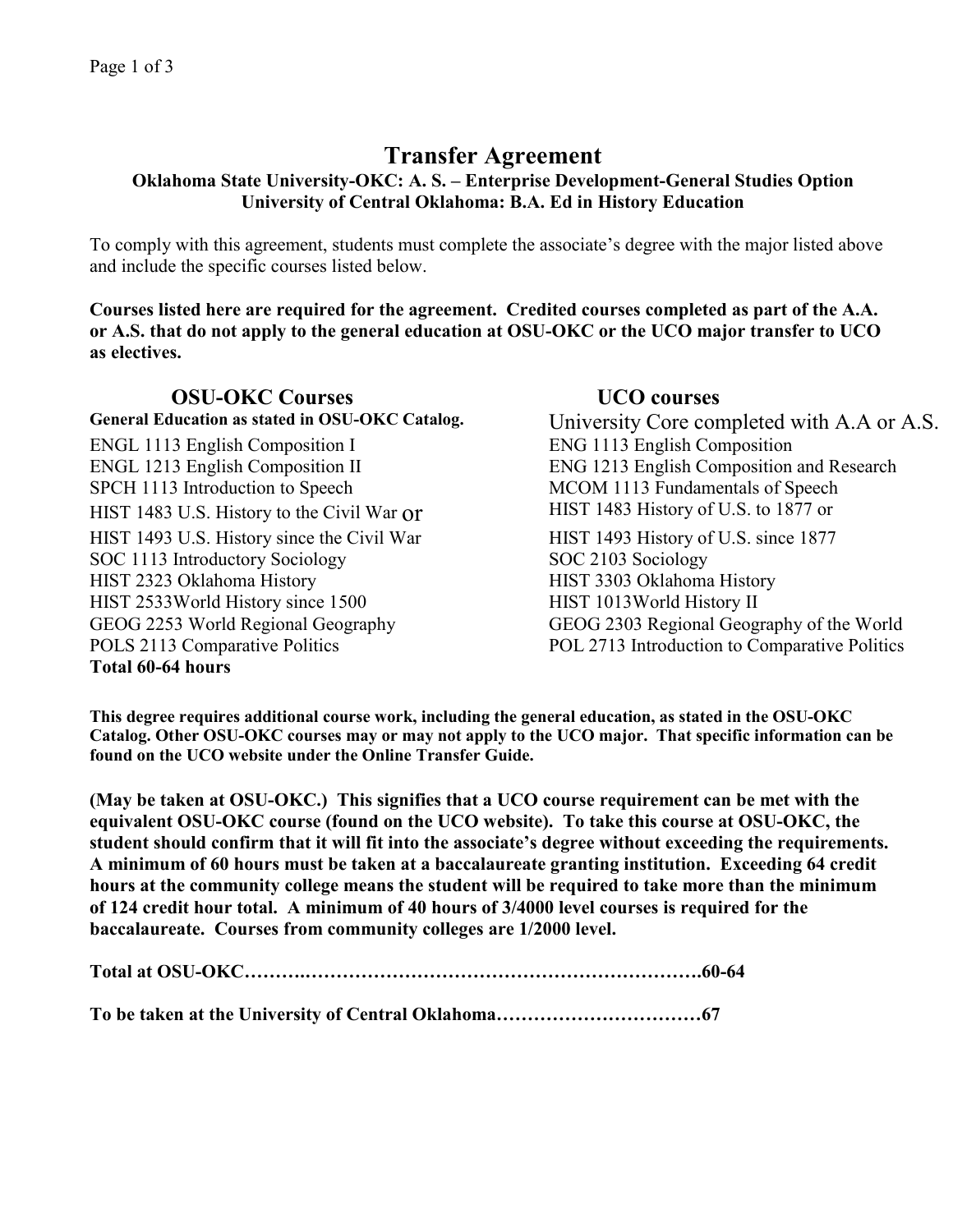Major Requirements

| See Program Director Dr. Justin Quinn Olmstead upon selection of this major. |      |                                                                                                                      |  |  |  |  |  |
|------------------------------------------------------------------------------|------|----------------------------------------------------------------------------------------------------------------------|--|--|--|--|--|
|                                                                              |      |                                                                                                                      |  |  |  |  |  |
| $ECON$ 1103                                                                  |      | Introduction to Economics                                                                                            |  |  |  |  |  |
| HIST 1263                                                                    |      | 1263 Modern Europe<br>2113 Historical Research Methods OR                                                            |  |  |  |  |  |
| <b>HIST</b>                                                                  |      |                                                                                                                      |  |  |  |  |  |
| HIST                                                                         |      | 3113 Historical Research                                                                                             |  |  |  |  |  |
|                                                                              |      |                                                                                                                      |  |  |  |  |  |
| Select three of the following courses:                                       |      |                                                                                                                      |  |  |  |  |  |
| Select three of the following courses:                                       |      |                                                                                                                      |  |  |  |  |  |
| HIST                                                                         | 3133 | Colonial America and the Atlantic World                                                                              |  |  |  |  |  |
|                                                                              | 3143 | 19th Century America in the World                                                                                    |  |  |  |  |  |
| HIST 3143<br>HIST 4163                                                       |      | 20th Century America in the World                                                                                    |  |  |  |  |  |
|                                                                              |      | HIST 4533 Revolutionary America                                                                                      |  |  |  |  |  |
|                                                                              |      |                                                                                                                      |  |  |  |  |  |
| HIST 4563<br>HIST 4603                                                       |      | Civil War and Reconstruction                                                                                         |  |  |  |  |  |
| HIST 4873                                                                    |      | <b>Gilded Age and Progressive Era</b>                                                                                |  |  |  |  |  |
|                                                                              |      | <b>United States since 1945</b>                                                                                      |  |  |  |  |  |
|                                                                              |      |                                                                                                                      |  |  |  |  |  |
|                                                                              |      | Select one of the following courses:                                                                                 |  |  |  |  |  |
| HIST                                                                         | 3123 | Race, Class, Gender                                                                                                  |  |  |  |  |  |
| HIST 3233                                                                    |      | U.S. Women's History                                                                                                 |  |  |  |  |  |
|                                                                              |      | HIST 4303 Indians of the Southwest                                                                                   |  |  |  |  |  |
|                                                                              |      | HIST 4423 Women in the American West<br>HIST 4753 Atlantic Slavery OR                                                |  |  |  |  |  |
|                                                                              |      |                                                                                                                      |  |  |  |  |  |
| HIST                                                                         | 4763 | <b>Black Intellectual History</b>                                                                                    |  |  |  |  |  |
|                                                                              |      |                                                                                                                      |  |  |  |  |  |
|                                                                              |      | Select two of the following courses:                                                                                 |  |  |  |  |  |
| HIST                                                                         | 4153 | History of Latin America                                                                                             |  |  |  |  |  |
| HIST 4463                                                                    |      | US-East Asian Relations in the 20th Century                                                                          |  |  |  |  |  |
|                                                                              |      |                                                                                                                      |  |  |  |  |  |
|                                                                              |      | HIST 4353 Women's History: International<br>HIST 4443 History of the Cold War in Asia<br>HIST 4513 History of Mexico |  |  |  |  |  |
|                                                                              |      |                                                                                                                      |  |  |  |  |  |
|                                                                              |      |                                                                                                                      |  |  |  |  |  |
|                                                                              |      | HIST 4713 Modern Middle East                                                                                         |  |  |  |  |  |
|                                                                              |      | HIST 4743 Modern China and Japan<br>HIST 4863 The History of Modern S                                                |  |  |  |  |  |
|                                                                              |      | The History of Modern Southeast Asia                                                                                 |  |  |  |  |  |
| HIST                                                                         | 4970 | Study Tour in History                                                                                                |  |  |  |  |  |
|                                                                              |      | Section 4 Advanced US Elective History (3/4000 level only)  3                                                        |  |  |  |  |  |
|                                                                              |      | Select one of the following courses:                                                                                 |  |  |  |  |  |
| HIST                                                                         | 3223 | Recent U.S. Constitutional History                                                                                   |  |  |  |  |  |
| HIST 4203                                                                    |      | American Diplomatic History to 1900 OR                                                                               |  |  |  |  |  |
| <b>HIST</b>                                                                  | 4213 | American Diplomatic Hist in the 20th Century                                                                         |  |  |  |  |  |
| HIST                                                                         | 4313 | U.S. Military History to 1917 OR                                                                                     |  |  |  |  |  |
| <b>HIST</b>                                                                  | 4323 | U.S. Military History since 1900                                                                                     |  |  |  |  |  |
| <b>HIST</b>                                                                  | 4723 | <b>American West</b>                                                                                                 |  |  |  |  |  |
| <b>HIST</b>                                                                  | 4843 | Major Interpretations of American History                                                                            |  |  |  |  |  |
| <b>HIST</b>                                                                  | 4970 | Study Tour in History                                                                                                |  |  |  |  |  |
|                                                                              |      | Section 5 Advanced Western Civilizations Elective History 6                                                          |  |  |  |  |  |
|                                                                              |      |                                                                                                                      |  |  |  |  |  |
| $(3/4000$ level only)                                                        |      |                                                                                                                      |  |  |  |  |  |
|                                                                              |      | Select two of the following courses:                                                                                 |  |  |  |  |  |
| HIST                                                                         | 3213 | World War II                                                                                                         |  |  |  |  |  |
| <b>HIST</b>                                                                  | 3313 | England to 1689 OR                                                                                                   |  |  |  |  |  |
| <b>HIST</b>                                                                  | 3323 | England since 1689                                                                                                   |  |  |  |  |  |
| <b>HIST</b>                                                                  | 3383 | The Middle Ages                                                                                                      |  |  |  |  |  |
| <b>HIST</b>                                                                  | 3423 | Women's History: European                                                                                            |  |  |  |  |  |
| <b>HIST</b>                                                                  | 3483 | Absolutism and Enlightenment in Europe                                                                               |  |  |  |  |  |
| <b>HIST</b>                                                                  | 3583 | Europe 1815-1871                                                                                                     |  |  |  |  |  |
| <b>HIST</b>                                                                  | 3703 | Modern World Leaders                                                                                                 |  |  |  |  |  |
| <b>HIST</b>                                                                  | 4103 | Europe, 1919 to 1945                                                                                                 |  |  |  |  |  |
| HIST                                                                         | 4133 | Europe since 1945                                                                                                    |  |  |  |  |  |
| <b>HIST</b>                                                                  | 4333 | Russian History to 1917 OR                                                                                           |  |  |  |  |  |
| <b>HIST</b>                                                                  | 4343 | Russian History since 1917                                                                                           |  |  |  |  |  |
|                                                                              |      |                                                                                                                      |  |  |  |  |  |